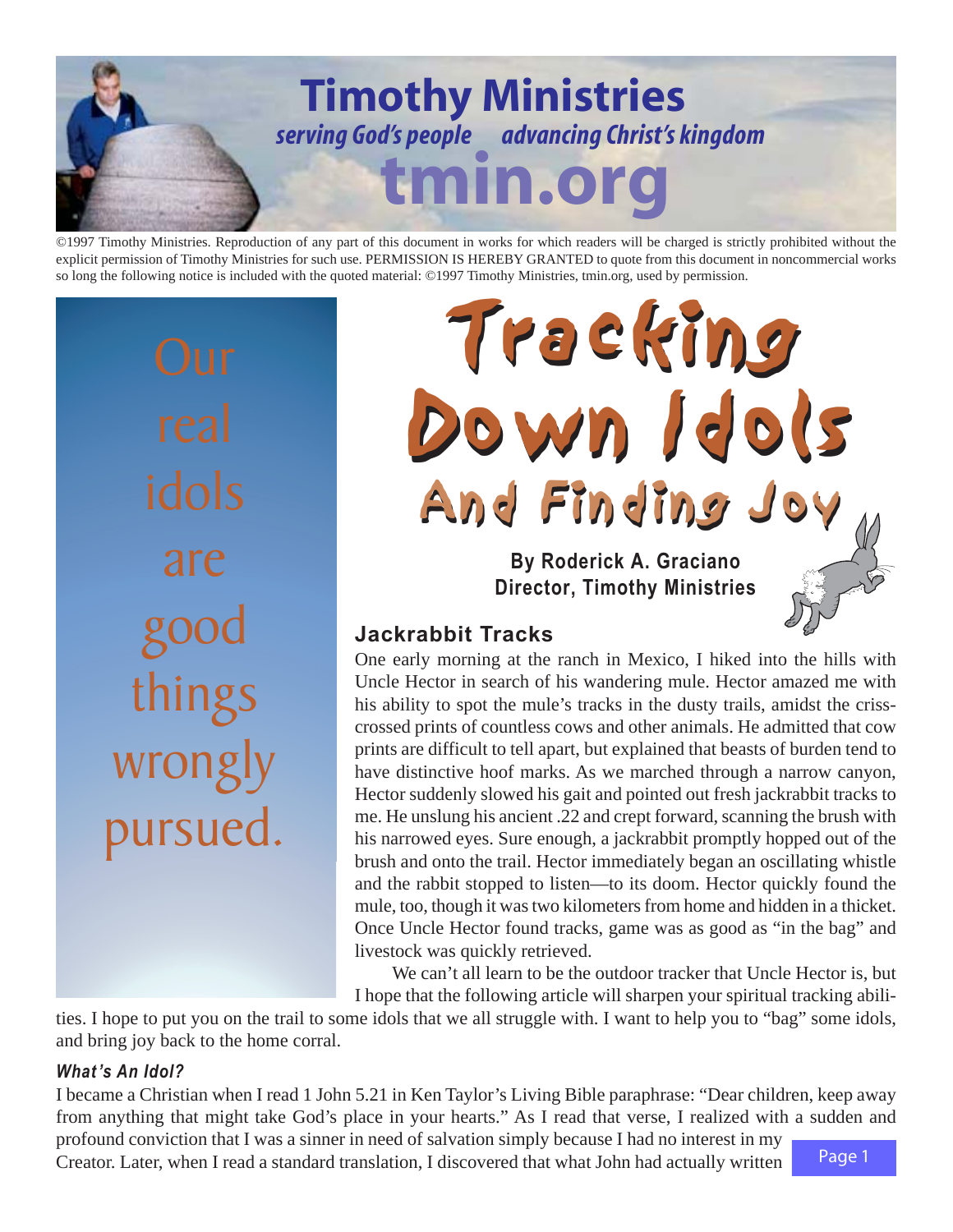#### *Tracking Down Idols* **© 1997 Timothy Ministries**

was, "Dear children guard yourselves from *idols."* Forever after, I've been grateful for Ken Taylor's insight. Whereas before I had thought of idols only as golden calves worshipped in antiquity, Taylor made me realize that anything that takes precedence over God in my life is, in effect, an idol, be it a sports car or success in business.

#### *Idols Behind Idols*

It's important to realize, however, that sports cars or any other *things* that we idolize are usually only the facades of our true idols. Even the golden calves of antiquity were only lustrous symbols masking darker realities. The apostle Paul explained that when people sacrificed to idols it was blasphemous, not because the idol itself was anything, but because the sacrifice actually honored demonic entities represented by the idols (1 Corinthians 10.19,20). While our idols don't necessarily represent demonic spirits, they usually do mask the "inner demons" of our instinctive longings. For example, no one really idolizes money, although we often speak as if they did. We realize that the most greedy miser would not horde currency that had no purchasing power. The miser's real idol is something behind the money. What he really longs for is something like security or happiness. This brings us to two realizations: our real idols are *nonmaterial* things, and they are *good* things *wrongly pursued.*

#### *The Heavenly Idol of Romantic Love*

Let me illustrate by imagining a single woman—let's call her Jane—who "just has to have a date on Friday night." We might be tempted to think that Jane idolizes guys, when in fact the real idol is something much less tangible, like romantic love. She feels a giant ache in her heart, an ache called loneliness, and she's looking as hard as she can for the remedy which is intimacy. Does this mean that romantic love or intimacy is wrong? No, far from it! Romantic love and intimacy are *virtuous things,* but if that's true, how can they be idols? The answer is that romantic love, like security or peace or any other such *ideal condition,* becomes an idol when we seek it's ultimate realization in anything temporal, whether that temporal thing is material or relational. What Jane seeks is actually a virtuous thing, a thing God has designed her to seek, but whether or not it is an idol for her depends on how and where she seeks it.

Let's imagine that Jane finds a loving man and gets married. When the honeymoon's over she'll discover that while the ache in her heart has subsided, *it hasn't disappeared.* As a matter of fact, in some ways the ache has deepened, and this is when the real test of idolatry occurs. Jane can respond one of two ways to the continuing ache: she can blame her new husband for not curing it completely, or she can recognize that she's on the right track because the ache *is* partly cured. If she blames her husband for not curing the ache, she is an idolater, because she is demanding that her deepest need, in fact an infinite need, be met by something apart from her Creator, the only infinite Person. She has in fact idolized intimacy or romance by saying, "Give me the cure to this ache, but leave God out of it!" On the other hand, Jane could reason another way. She could say to herself, "My husband has partially alleviated the ache; this implies that *relationship* is the answer, but I apparently need relationship with someone even greater than my husband." This line of reasoning could put her on the right track, if she can realize further that she does indeed need someone *greater* than her husband, not just someone different. If she can realize that she needs someone greater than *any man,* she will realize that the ultimate answer to her ache is relationship with God. If she can then embrace this realization, she can rejoice that her marriage gives her a taste of God and points her toward ultimate union with Him (Psalm 34.8). If Jane takes this latter course, she is no idolater for she fastens her heart on the eternal rather than temporal satisfaction of her inner longing.

#### *Hunting Down Our Idols*

What if we're still pursuing temporal answers to our longings, though? How on earth are we going to recognize idolatry in ourselves? How can we track down our idols if true idols are actually *virtuous things* like peace and security? Even if we're wrongly pursuing something like security, won't we just rationalize our pursuit by the fact that everyone needs security? "How can it be wrong when it feels so right?" The answer is that virtuous things betray themselves as idols when they produce anger or anxiety within us. The first thing that an idolatrous pursuit produces is disappointment, the inevitable result of seeking our happiness in temporal things that can slip through

our fingers. Disappointment is not wrong, however, it is only the "Dead End" sign posted on a wrong path to ultimate satisfaction. Imagine again how our Jane is disappointed after her honey-

Page 2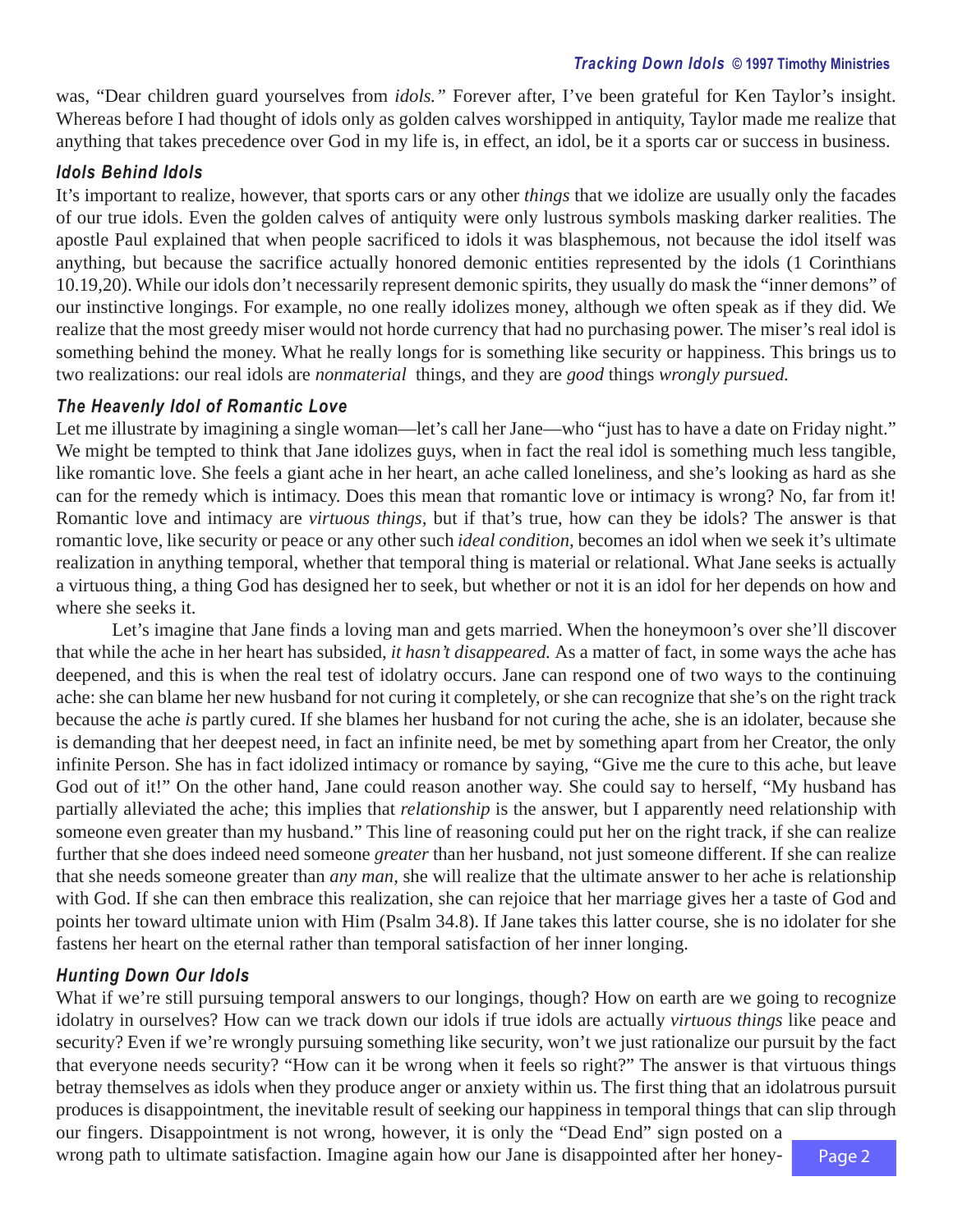moon when she discovers that the inner ache still persists. As in her case, it is our *response* to the disappointment that shows whether we are idolaters or not.

If our response to disappointment is the realization that our deepest hungers can only be satisfied along another path, by something beyond the temporal, well and good. If, however, our response to disappointment is anger, resentment, or bitterness, it proves that we are insisting on the path of our own choosing, and have been seeking to satisfy our deepest hungers with temporal and vulnerable things. Along with anger and resentment, anxiety is another sign of idolatry; not the momentary anxiety of a crisis that prompts us to appropriate action, but the chronic worry or fear of temporal loss. Since our temporal sources of security, peace, happiness, etc., whether they be things or relationships, are constantly being frustrated or lost to us, looking to them for our happiness inevitably breeds anxiety. In contrast, the Eternal Source of peace, security, acceptance, love, and joy cannot be frustrated or taken from us, and a focused pursuit of Him defeats anxiety (Romans 8.37-39). Therefore, whether we appropriately worship the Eternal Source of happiness, or idolatrously "worship" temporal sources of happiness is demonstrated by whether our life is characterized by joy or by anger and anxiety.

Anger and anxiety, then, become the footprints of our idols. To hunt down our idols, we need only follow these tracks. We *must* track down the idols in our lives, because until we identify our idols, we will never repent of them. We will never repent of unidentified idols because we will rationalize them and mistake them for justified pursuits. Until we identify our idols, we will blame other people and circumstances for our unhappiness, rather than recognize the affliction brought upon us by our own idolatry.

Since we must identify our idols, we pick up the trail of our resentments and our anxieties and go through a little process. We need to follow the path of our anger or anxiety to that good thing that we are seeking in the wrong place. Suppose we have anger. We analyze it and realize it is anger toward our spouse for the way they fail to reassure us of their love. We ask ourselves why that makes us angry. What is it that we're really after and not getting? Perhaps it's security. Having once identified that virtuous thing we're after, we can ask God to show us the problem with our pursuit: "God, if I'm not supposed to find security in the love of my spouse, then where?" If we will go this far in the process, God is faithful to show us our problem *and the solution.* God will shows us that He never intended for us to find ultimate security in our spouse, but only in Him, and His grace will move us to repent at His feet for having ever sought to satisfy our longings apart from Him who is the only Eternal Satisfaction.

# **Finding Joy**

## *A Giant Idol Pops Out Of The Brush*

This point of repentance should be the end of the idol trail, and we should find joy right here. At the moment we repent of our idols, we should experience a renewed sense of God's presence, and the exhilaration of knowing that we are winning the game of life even when it may look like we are losing. However, it's also at this point that we may come face to face with one of the greatest idols of all. Like Hector's jackrabbit, it pops suddenly out of the brush and onto our path, but it is no diminutive creature. It is a *giant* and it blocks our way to the joy waiting nearby. This idol is so much a part of our being that we have to cast aside our lesser idols before we even suspect its existence. It is so much a part of us that we never see it, but always look through it. It is the unconscious combination of all our false ideas about how to satisfy our longings. It is the idol of our false "world view," the sum total of our most fundamental but erroneous assumptions about what the universe is about and how it should work.

## *The Problem Of The Self-Centered Universe*

It is part of the curse upon our world that, in the course of life, none of us fully escapes the deception that we ourselves are the center of the universe. With that self-centeredness comes a list of inalienable rights that we imagine ourselves to have. While the list varies slightly from person to person, perhaps the most ubiquitous of our assumed rights are that:

- 1. We should be the proprietor of our own life, choosing our own agenda without any compulsion or determination by another.
- 2. We should be the beneficiary of whatever purpose there is to our existence.
- 3. Life should not include suffering as an inevitable component.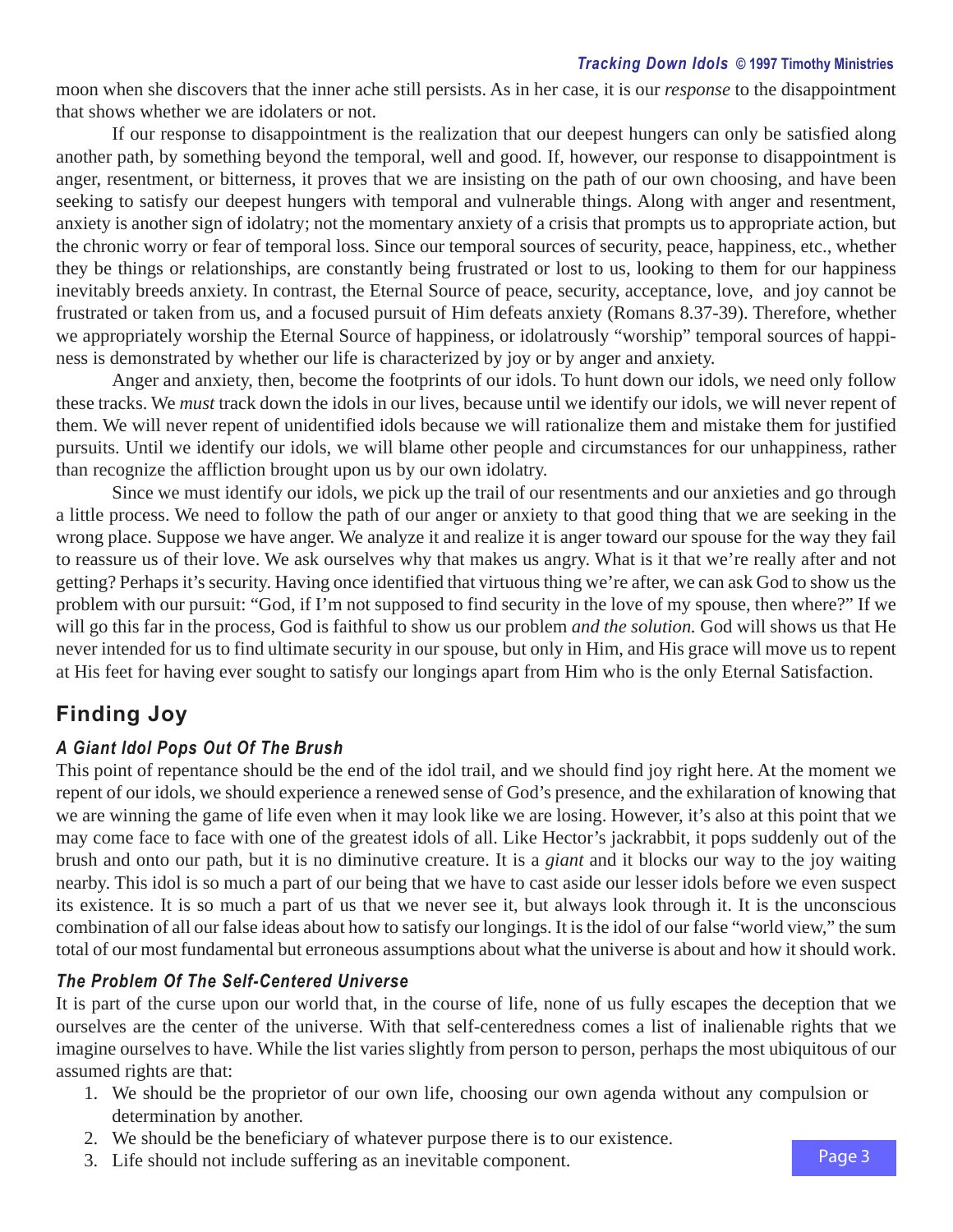It's this list that bars us from joy. God's arms open to embrace us as we repent of our lesser idols, but we stop short of His embrace *because we don't want to embrace His agenda for the universe.* Instead we embrace the warm and fuzzy idol of our own world view and wonder why joy eludes us.

## *Why Joy Eludes Us*

Joy slips from our grasp because joy requires reality as a basis. No one feels joy when they try to believe something that isn't true, and our conception of a self-centered universe isn't true. You see, the Bible declares plainly that we are not the proprietors of our own being. The Bible says that God owns everything, whether in heaven or on earth (Deuteronomy 10.14; Job 41.11; Psalm 50.12), and specifically that He owns every soul (Ezekiel 18.4), and particularly the souls that He has purchased with the blood of His son, who are therefore *not* their own (1 Corinthians 6.19,20). Furthermore, the Scriptures quite plainly declares that everything exists *for* God (Romans 11.36; Colossians 1.16), and that ultimately He is the beneficiary of even our existence (1 Corinthians 3.22,23; 8.6). As for whose agenda will prevail, Proverbs 16.9 tells us that "The mind of man plans his way, But the Lord [imperceptibly] directs his steps." Proverbs 19.21 confirms, "Many are the plans in a man's heart, but it is the Lord's purpose that prevails." Lest there be any ambiguity, Philippians 2.13 tells us that God is the indiscernible impetus even behind our supposedly "free" will. Since God is the invisible author of our very thoughts, it should not surprise us that we have "been predestined according to His purpose who works all things after the counsel of His will…" (Ephesians 1.11), and "that God causes all things to work together for good to those who love God, to those who are called according to *His* purpose" (Romans 8.28). Finally, and quite distastefully for our selfish selves, suffering *is* an integral component of God's agenda for life in this present age. Because we are members of a fallen race, we observe that "man is born for trouble, as sparks fly upward" (Job 5.7). It is particularly true for Christians that "in the world you have tribulation" (John 16.33), because anyone pursuing righteousness discovers that "through many tribulations we must enter the kingdom of God" (Acts 14.22). The apostle Peter was compelled to warn believers, "Beloved, do not be surprised at the fiery ordeal among you, which comes upon you for your testing, *as though some strange thing were happening to you"* (1 Peter 4.12).

## *The Death We Have To Die*

We discover to the deep chagrin of our self-centered selves that God has designed the human experience of this age in a way wholly contrary to our most cherished assumptions. This brings us to the great crossroads. To have joy, we must embrace God. To embrace God, *we must embrace His agenda,* and embracing His agenda means embracing the fact that *His agenda is better than our own!* The crucial decision is whether or not to die in order to experience joy, and the death that we must die is the death to self, i.e., the death to our own agenda. This is what Jesus meant when He said that we must "take up our cross" daily and follow Him (Luke 9.23). Only by trading our agenda of self-advancement for God's agenda of redemptive suffering can we experience joy in this life.

## *Trading Agendas In Real Life*

What does this taking up of the cross and trading of agendas look like in real life? Only rarely does it look like foreign missionaries martyred at spear point. More often, redemptive suffering takes the form of an endless series of inward transactions that occur at the moment of our little disappointments. At the moment that we wreck the car or at the moment when unwanted company arrives at the door, we have the choice of trading our own agenda for God's providential and redemptive plan. If we accept our circumstances grudgingly, it shows that we still cling to the idol of a self-centered universe and our own imagined rights. But if we have overcome that great



idol and believe that God really is working *"all things"* together for our good (Romans 8.28), we realize that our car wreck or unpleasant company is the best thing that could possibly happen to us at that juncture, and we're suddenly flooded with a joy that almost feels conspiratorial as we share God's secret of saving our lives by enabling us to lose them (Luke 9.24)!